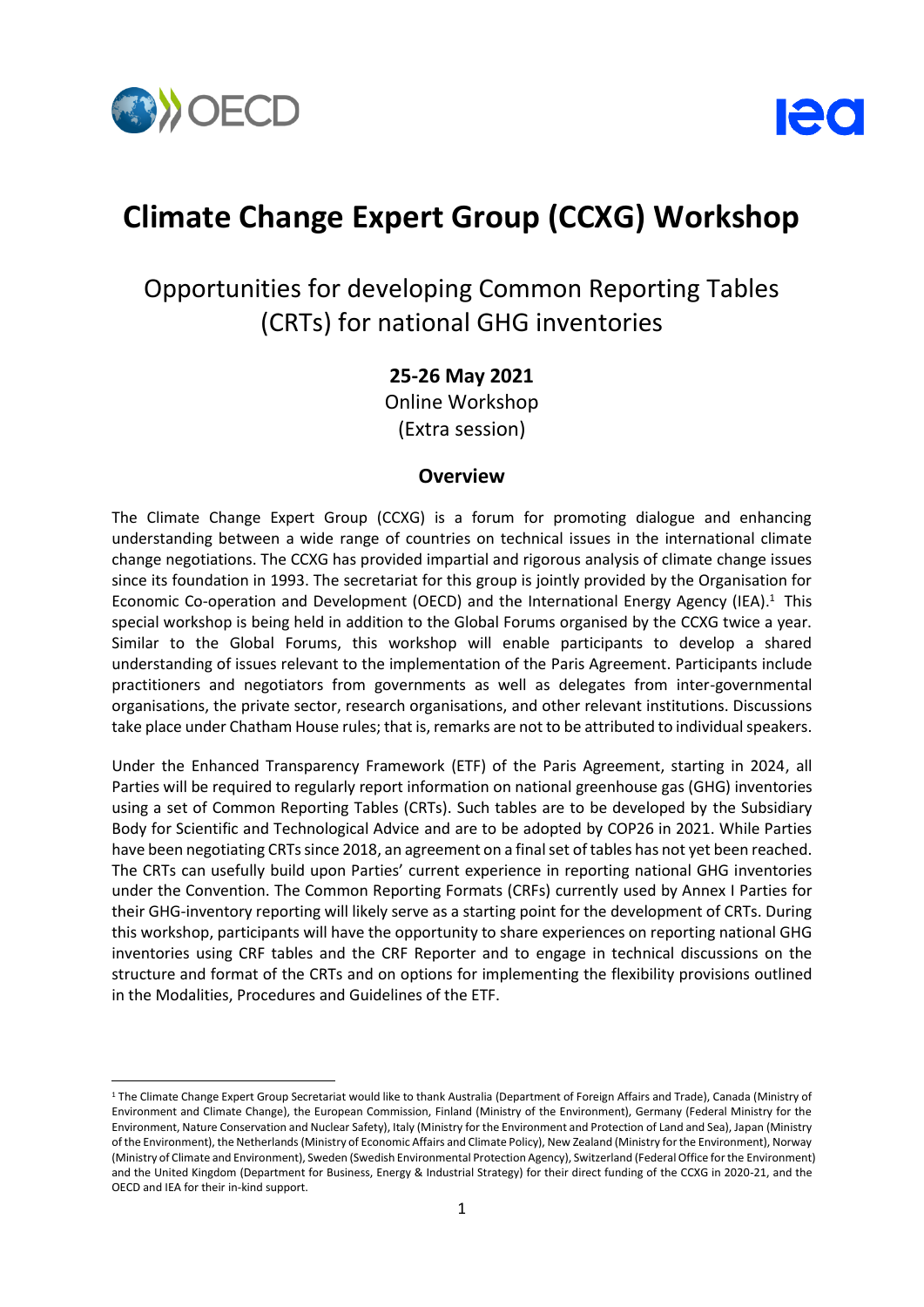



### **Outline Agenda**

| <b>25 MAY 2021</b>   |                                                                              |  |
|----------------------|------------------------------------------------------------------------------|--|
| $12:00 - 13:30$ CEST | Session 1                                                                    |  |
|                      | Sharing experience: Challenges and opportunities in using CRF tables and the |  |
|                      | <b>CRF Reporter</b>                                                          |  |
| 13:30 - 13:45 CEST   | <b>Break</b>                                                                 |  |
| $13:45 - 15:30$ CEST | Session 2                                                                    |  |
|                      | Sectoral and background data tables for Energy, Agriculture and LULUCF:      |  |
|                      | <b>Opportunities for improvement</b>                                         |  |
|                      | At 14:15 - 15:00 Discussions in small breakout groups                        |  |
|                      | BG1 and 2: Energy                                                            |  |
|                      | BG3 and 4: Agriculture and LULUCF                                            |  |

| <b>26 MAY 2021</b> |                                                                                                                                             |  |
|--------------------|---------------------------------------------------------------------------------------------------------------------------------------------|--|
|                    | Session 3<br>12:30 - 14:30 CEST   Options for implementing flexibility within CRTs<br>At 13:15 - 14:00 Discussions in small breakout groups |  |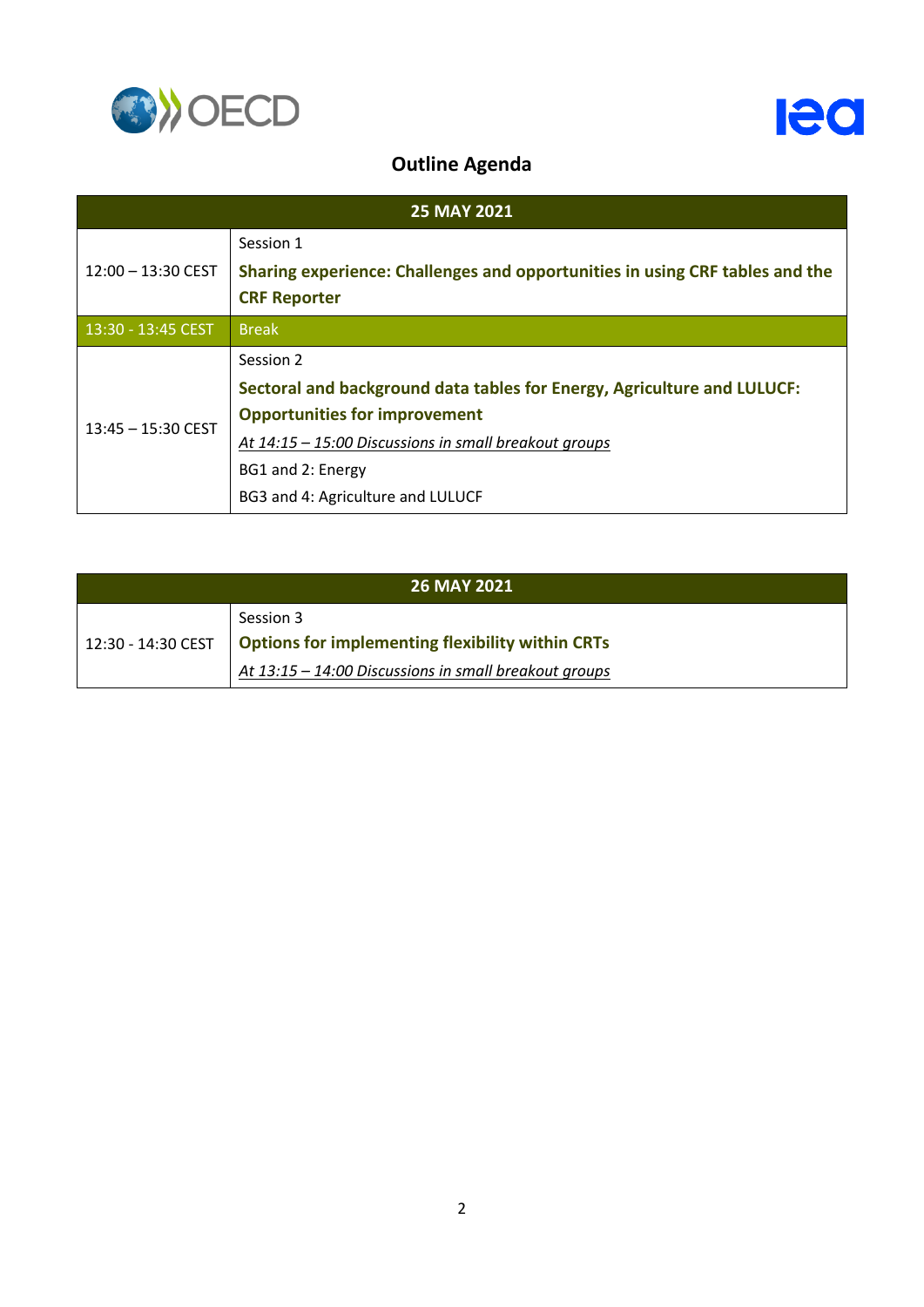



*Annotated agenda*

## **Tuesday 25 May 2021**

#### **Relevant materials for the workshop:**

- "[Towards Common Reporting Tables for Biennial Transparency Reports: Experiences with tools for](https://www.oecd.org/environment/towards-common-ghg-inventory-reporting-tables-for-biennial-transparency-reports-38f54dbf-en.htm)  [generating and using reporting tables under the UNFCCC](https://www.oecd.org/environment/towards-common-ghg-inventory-reporting-tables-for-biennial-transparency-reports-38f54dbf-en.htm)", C. Falduto and S. Wartmann (2021)
- "[Reporting national GHG inventories through Common Reporting Tables \(CRTs\): An assessment of CRT](https://www.oecd.org/env/reporting-national-ghg-inventories-through-common-reporting-tables-crts-c4f45e18-en.htm)
- [reporting options through worked examples](https://www.oecd.org/env/reporting-national-ghg-inventories-through-common-reporting-tables-crts-c4f45e18-en.htm)", C. Falduto, S. Wartmann and M. Rocha (2020) "Reporting Tables –[potential areas of work under SBSTA and options -Part I](https://www.oecd-ilibrary.org/environment/reporting-tables-potential-areas-of-work-under-sbsta-and-options_f8a2a5da-en)", M. Rocha (2019)
- "[Training webinar on getting familiar with the CRF Reporter](https://www.youtube.com/watch?v=r2f-CJlsv9Q)", UNFCCC Secretariat (2020)
- A presentation on the CRF System prepared by the CCXG Secretariat will be made available on 18 May.

| $12:00 - 13:30$ CET  | Session 1: Sharing experience: Challenges and opportunities in using CRF tables and<br>the CRF Reporter                                                                                                                                                                                                                                                                                                                                                                                                                                                                                                                                                                                                                                                                                                                                                                                                     |
|----------------------|-------------------------------------------------------------------------------------------------------------------------------------------------------------------------------------------------------------------------------------------------------------------------------------------------------------------------------------------------------------------------------------------------------------------------------------------------------------------------------------------------------------------------------------------------------------------------------------------------------------------------------------------------------------------------------------------------------------------------------------------------------------------------------------------------------------------------------------------------------------------------------------------------------------|
| Focus                | The reporting guidelines currently in place mean that Annex I Parties have<br>considerable experience in reporting inventory information using CRFs and the CRF<br>Reporter. In contrast, Non-Annex I Parties' experience in reporting national GHG<br>inventories is more limited – reflecting the different reporting requirements. In<br>particular, Non-Annex I Parties are not currently required to use a common set of<br>tables or to submit information to the UNFCCC through a common software. During<br>this session, speakers and participants will be able to share their experience in<br>reporting national GHG inventories. Annex I Parties will discuss their key challenges<br>and potential solutions in using CRFs and the CRF Reporter, and Non-Annex I Parties<br>will highlight potential challenges and solutions in transitioning to the Common<br>Reporting Tables (CRT) system. |
| Facilitator          | Hyunsoo Yun, CCXG Chair                                                                                                                                                                                                                                                                                                                                                                                                                                                                                                                                                                                                                                                                                                                                                                                                                                                                                     |
| Speakers             | Camila Labarca, Chile                                                                                                                                                                                                                                                                                                                                                                                                                                                                                                                                                                                                                                                                                                                                                                                                                                                                                       |
|                      | Jean-Pierre Chang, France                                                                                                                                                                                                                                                                                                                                                                                                                                                                                                                                                                                                                                                                                                                                                                                                                                                                                   |
|                      | Daniel Benefor, Ghana                                                                                                                                                                                                                                                                                                                                                                                                                                                                                                                                                                                                                                                                                                                                                                                                                                                                                       |
| Discussion questions | What are the benefits of using the CRF Reporter to report GHG inventories?<br>1.<br>Are there any CRF tables that are particularly challenging to complete? If so, why?<br>2.                                                                                                                                                                                                                                                                                                                                                                                                                                                                                                                                                                                                                                                                                                                               |

**13:30 – 13:45 CEST Break**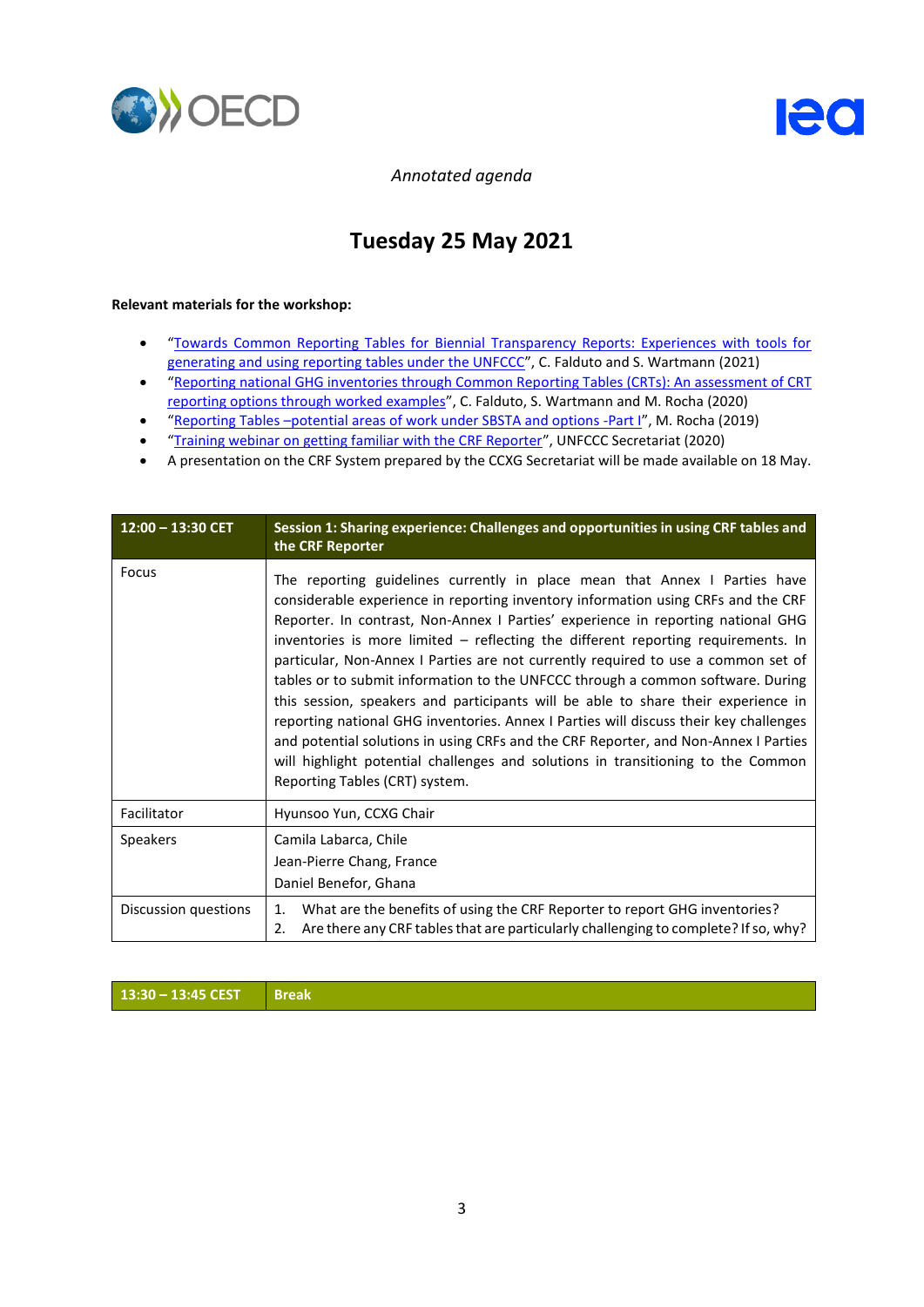

| 13:45 - 15:30 CET    | Session 2: Sectoral and background data tables for Energy, Agriculture and LULUCF:<br><b>Opportunities for improvement</b>                                                                                                                                                                                                                                                                                                                                                                                                                                                                                                                                                                                                                                                                                                                                                                                                                                                                                                         |
|----------------------|------------------------------------------------------------------------------------------------------------------------------------------------------------------------------------------------------------------------------------------------------------------------------------------------------------------------------------------------------------------------------------------------------------------------------------------------------------------------------------------------------------------------------------------------------------------------------------------------------------------------------------------------------------------------------------------------------------------------------------------------------------------------------------------------------------------------------------------------------------------------------------------------------------------------------------------------------------------------------------------------------------------------------------|
| Focus                | The set of CRF tables currently in use by Annex I Parties includes sectoral summary<br>tables and sectoral background data tables. Sectoral summary tables provide a<br>summary of GHG emissions per sector. Sectoral background data tables allow Parties<br>to report background data and parameters that are fundamental for estimating GHG<br>emissions for different sectoral categories and sub-categories. These include, e.g.,<br>emission activity data (e.g., annual waste amount treated) and other parameters such<br>as operational conditions or specific national characteristics (e.g., typical animal mass<br>of dairy cattle). During this session, speakers and participants are invited to discuss<br>opportunities for improving or adjusting current sectoral and background data tables<br>with a view to including them in the set of CRTs currently being developed by the<br>SBSTA. The session will focus on three sectors: Energy, Agriculture and Land-use,<br>Land-use Change and Forestry (LULUCF). |
|                      | At 14:15 - 15:00 Discussions in small breakout groups: Participants will be assigned<br>to parallel breakout groups on Energy (BG1 and 2) and on Agriculture and LULUCF<br>(BG3 and 4) which will reflect on adjustments and improvements that could be<br>applied to the Energy sectoral and background tables and to the Agriculture and<br>LULUCF sectoral and background data tables respectively. Detailed discussion<br>questions and excercises for the breakout groups will be shared in advance.<br>Participants will be assigned to different break out groups based on their expertise<br>and interest indicated at the start of the workshop. After the breakouts, participants<br>will resume in plenary to share feedback from the group discussions.                                                                                                                                                                                                                                                                |
| Facilitator          | Sandra Motshwanedi, South Africa                                                                                                                                                                                                                                                                                                                                                                                                                                                                                                                                                                                                                                                                                                                                                                                                                                                                                                                                                                                                   |
| Speakers             | Roberta Quadrelli, IEA<br>Joel Gibbs, New Zealand<br>Fabiola Ramirez, Mexico<br>Atsushi Sato, Japan                                                                                                                                                                                                                                                                                                                                                                                                                                                                                                                                                                                                                                                                                                                                                                                                                                                                                                                                |
| Discussion questions | Are there any adjustments that could be applied to the categories currently<br>1.<br>listed in the CRF sectoral summary tables?<br>Could existing background data tables be simplified?<br>2.                                                                                                                                                                                                                                                                                                                                                                                                                                                                                                                                                                                                                                                                                                                                                                                                                                      |